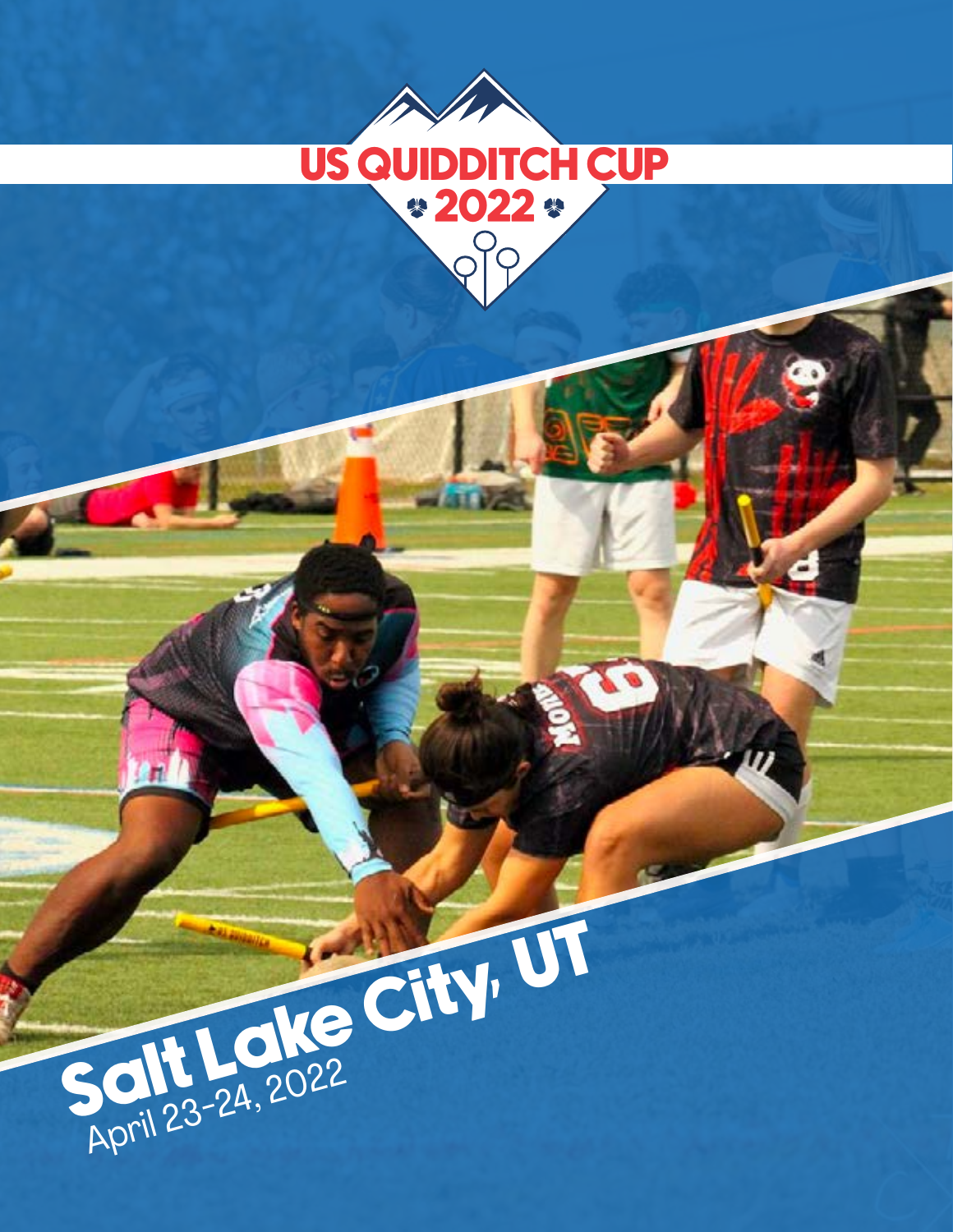## Welcome to US Quidditch Cup 2022

## **Who are we?**

Established in 2010, US Quidditch is the national governing body for the sport of quidditch, a fastpaced, mixed-gender contact sport with a unique mix of elements from rugby, dodgeball, and tag.

USQ's mission is to advance the sport by organizing events and programs that build community and empower adult and youth athletes of all identities, including all races and genders, to compete together. Our season runs from August to April and ends with our largest event of the season, US Quidditch Cup 2022!

## **What is US Quidditch Cup 2022?**

April 23rd - 24th in Salt Lake City, Utah, we will be hosting a two-day tournament with the best teams around the country. US Quidditch Cup 2022 will be an exciting event for all ages, featuring exhilarating college and club competition. As our first in-person national event since 2019, hosting this event will require a significant amount of capital to ensure it is a resounding success. That's where we'd like to ask for your help!

We invite you to learn more about US Quidditch Cup 2022 and about the opportunity you have to impact our thousands of enthusiastic fans and players.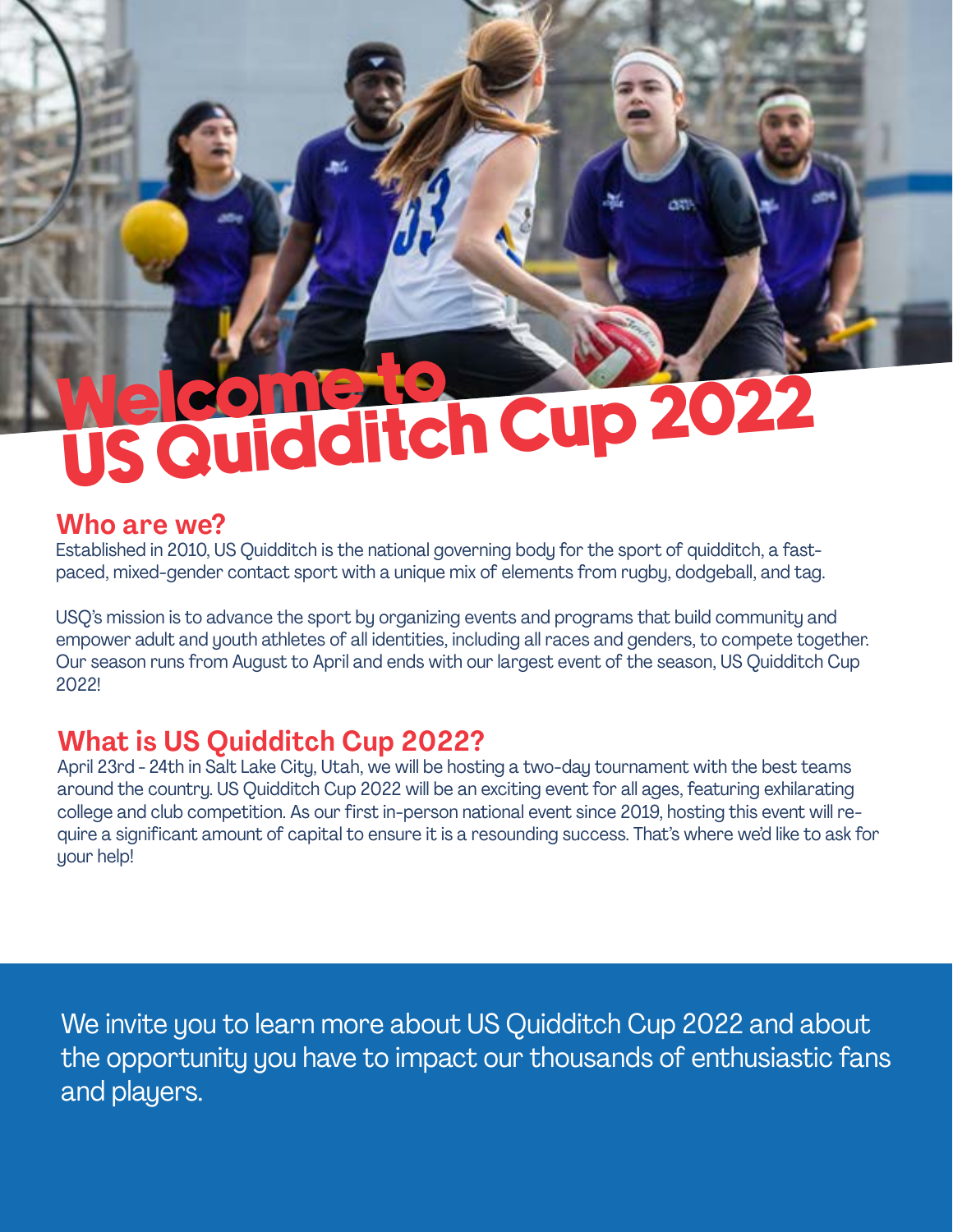## US Quidditch Cup by the numbers

- 70 Teams compete
	- 40 College teams
	- 30 Club teams
- 1,200 players around the country
- 4,000 spectators
- Media Impact
	- 15 million impressions
	- 92,000 YouTube viewers and 2,400 subscribers
	- 3,000 unique viewes on Twitch for the 2021-2022 regional season
	- 35,000 views during the last US Quidditch Cup

## Media Coverage

[Lost Boys with 100 Thieves \(162k views\)](https://youtu.be/DWn8xi7YtGg)



[Sports Center ft. Billy Quach Films \(235k likes on instagram\):](https://www.instagram.com/p/CLkL5w7lCFz/?hl=en)

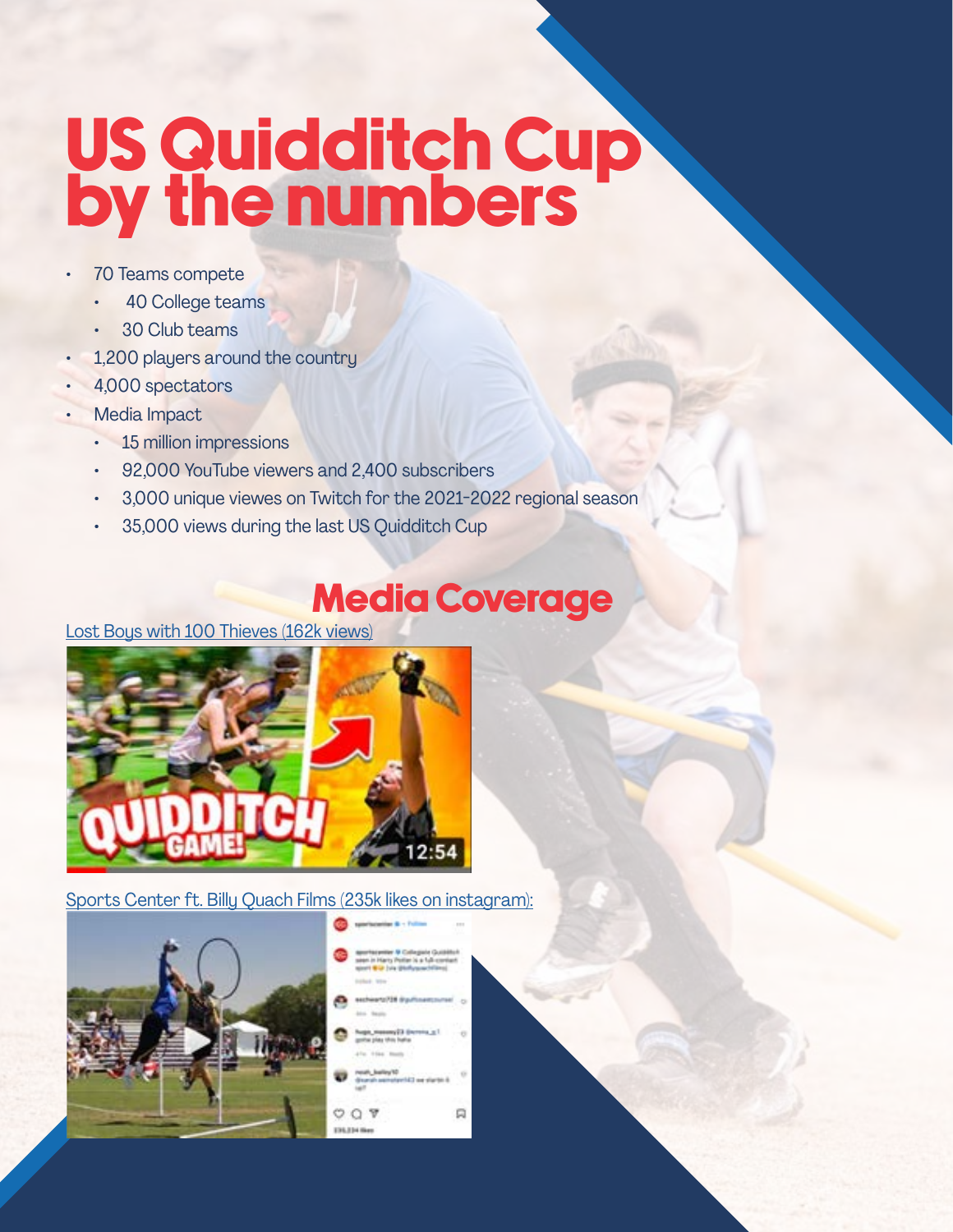# Donation Opportunities

## Why Support US Quidditch Cup 2022

In return for your donation, your organization will have the opportunity to:

- Exposure to an audience of thousands of organizers, players, and spectators of all ages
- Showcase your brand in a new and innovative way
- Position your brand as a friend to the recreational sports community
- Promotion of your brand to a local, national, and international audience

| <b>Donation</b><br><b>Levels</b> | <b>Tier 5</b><br><b>\$150</b> | <b>Tier 4</b><br><b>\$300</b> | <b>Tier 3</b><br><b>\$500</b>              | <b>Tier 2</b><br><b>\$750</b>                          | <b>Tier 1</b><br><b>\$1000</b>            |
|----------------------------------|-------------------------------|-------------------------------|--------------------------------------------|--------------------------------------------------------|-------------------------------------------|
| Logo on USQ<br>website           | $\overline{X}$                | $\overline{X}$                | $\sf X$                                    | $\overline{X}$                                         | $\sf X$                                   |
| Logo on USQ<br>e-blast           |                               | $\overline{X}$                | $\sf X$                                    | $\overline{X}$                                         | $\sf X$                                   |
| Social media<br>shouout          |                               | $\overline{X}$                | $\sf X$                                    | $\overline{X}$                                         | $\sf X$                                   |
| Ad on livestream<br>event        |                               |                               | $\sf X$<br>Listed as<br>general<br>sponsor | $\overline{X}$<br>Listed as<br>premier<br>sponsor logo | X<br>Title sponsor for<br>snitch on pitch |
| Logo on volunteer<br>t-shirt     |                               |                               | $\overline{X}$<br>Small logo               | $\times$<br>Medium logo                                | X<br>Large logo                           |
| Logo on large<br>banner at event |                               |                               |                                            | X<br>Medium logo                                       | Χ<br>Large logo                           |

#### **Donations received will be used towards:**

- Feeding volunteer staff
- Volunteer t-shirts
- Travel support for volunteers and officials
- Upgrading our livestream experience including new equipment
- General expenses to make the event a memorable experience for players, spectators, and other attendees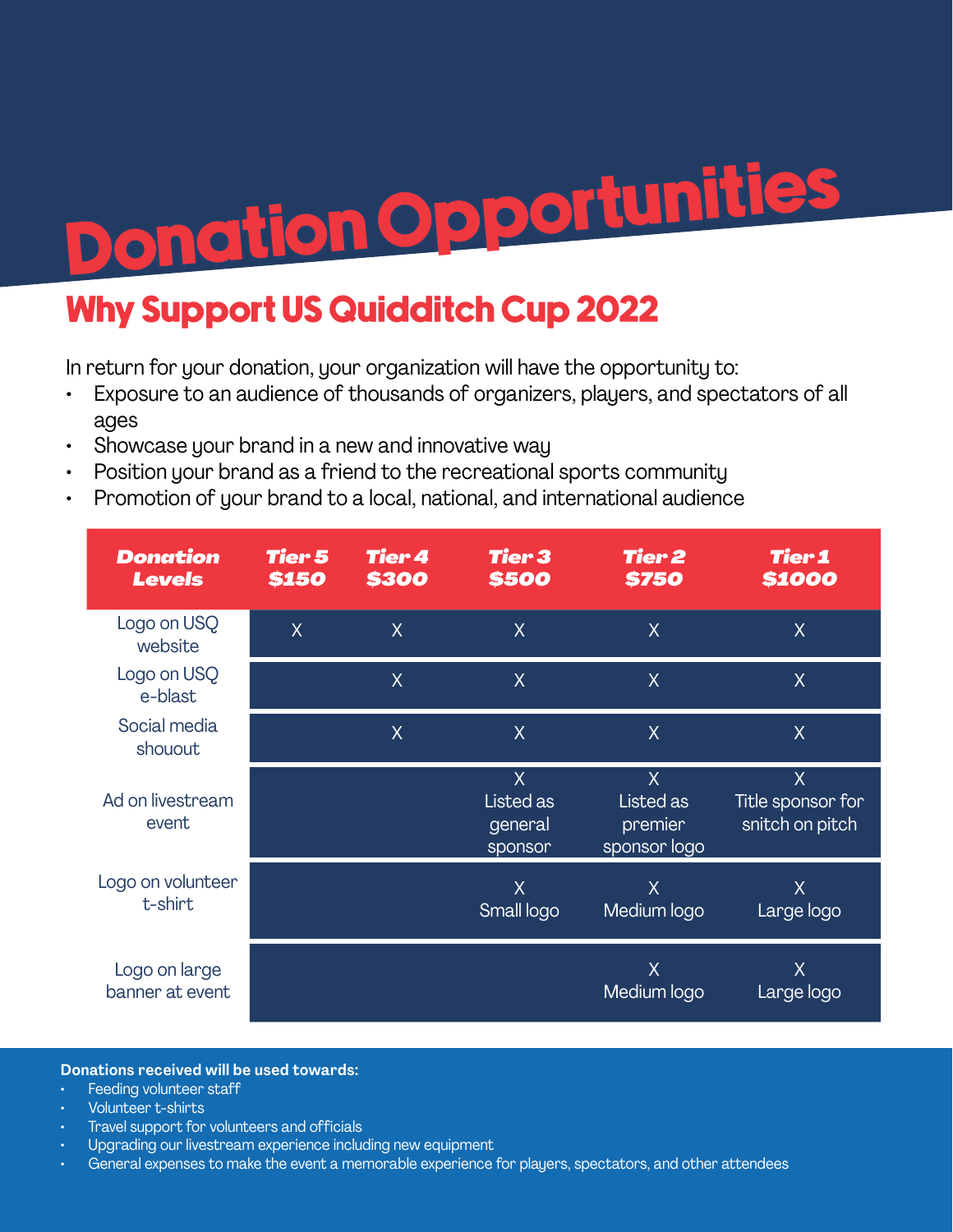# Donation Opportunities

## Benefits Descriptions

### **Your Logo on the Event Website**

Your logo will be on display in a section of the tournament website which will be seen by thousands of players and spectators.

### **Your Logo on USQ E-Blasts**

Your logo will be on display in e-blasts pertaining to the event you are sponsoring and our general organization update e-blast. This e-blast is viewed by thousands of players, spectators, former members, and general followers of the sport.

### **Social Media Shoutout**

Your logo and links to your company websites will be posted on event advertising posts through our social media pages including Facebook, Instagram, Twitch, etc. which receives over two million page views annually and has over 20,000 followers.

#### **Your Ad on Livestream**

You will receive advertisement space during our Twitch livestream based on the level of donation.

**Tier 3 -** General Sponsor Listing: your logo and company name will be featured amongst other sponsors' logos

**Tier 2** - Premier Sponsor Listing: your logo and company name will be featured on its own slide

**Tier 1** - Title Sponsor for Snitch on Pitch: your logo will be featured prominently on-screen as the sponsor of this gameplay element, and your company name will be mentioned during the stream

### **Your Logo on Volunteer T-shirts**

Your logo will be displayed on shirts worn by several hundreds of volunteers during the tournament. The size of the logo will be based on the level of donation: Tier 3 will be small, Tier 2 will be medium, and Tier 3 will be large.

#### **Your Logo on Event Banner**

The event banner will be displayed in an area that will be seen by over 5,000 people.